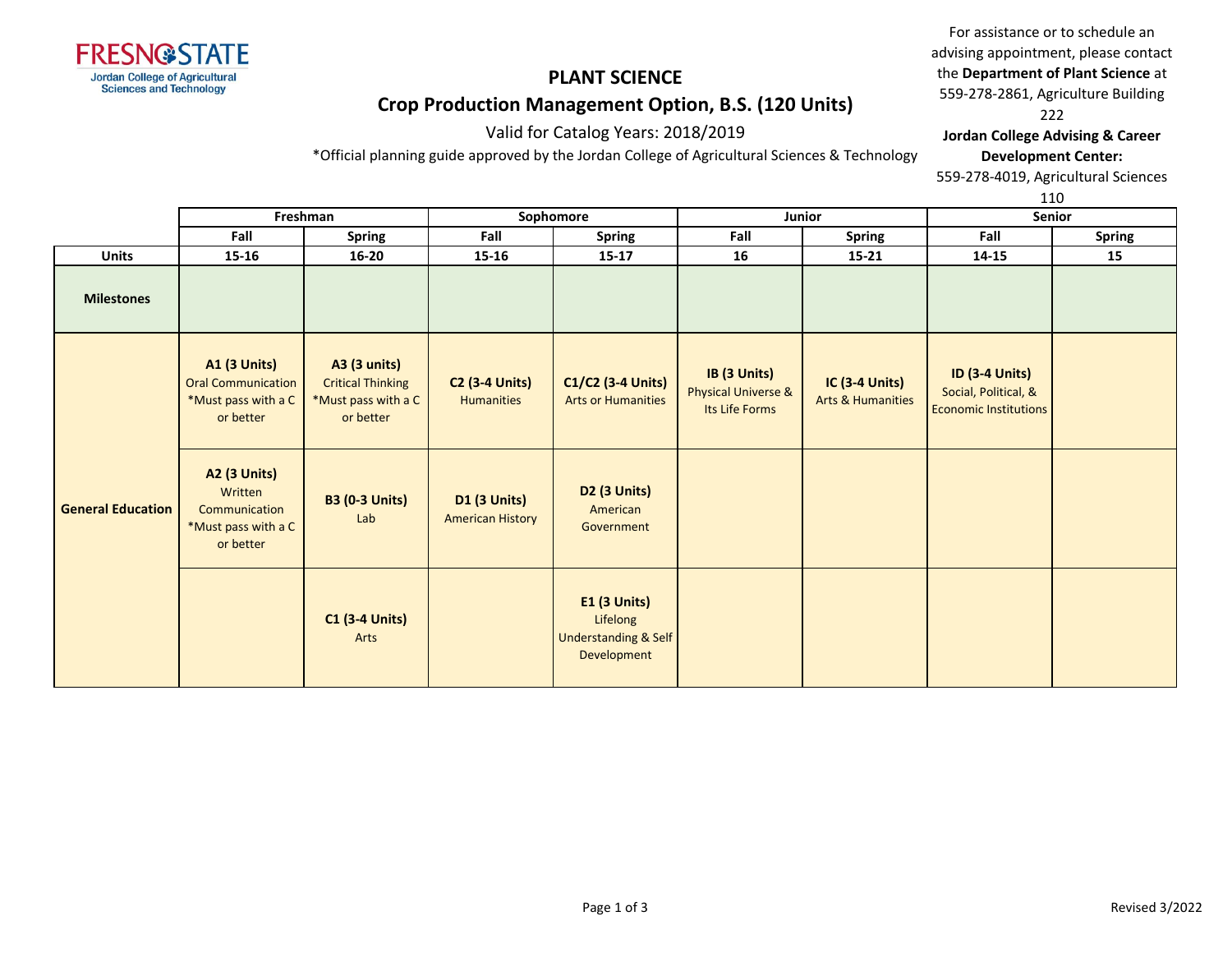

Valid for Catalog Years: 2018/2019

\*Official planning guide approved by the Jordan College of Agricultural Sciences & Technology

For assistance or to schedule an advising appointment, please contact the **Department of Plant Science** at 559-278-2861, Agriculture Building 222

**Jordan College Advising & Career Development Center:**

559-278-4019, Agricultural Sciences

|              |                                                                                                                                                       | Freshman                                                                                                                                    |                                                                                              | Sophomore                                                                                                  | Junior                                                                 |                                                                                               | <b>Senior</b>                                                                                                   |                                                                                               |
|--------------|-------------------------------------------------------------------------------------------------------------------------------------------------------|---------------------------------------------------------------------------------------------------------------------------------------------|----------------------------------------------------------------------------------------------|------------------------------------------------------------------------------------------------------------|------------------------------------------------------------------------|-----------------------------------------------------------------------------------------------|-----------------------------------------------------------------------------------------------------------------|-----------------------------------------------------------------------------------------------|
|              | Fall                                                                                                                                                  | <b>Spring</b>                                                                                                                               | Fall                                                                                         | <b>Spring</b>                                                                                              | Fall                                                                   | <b>Spring</b>                                                                                 | Fall                                                                                                            | <b>Spring</b>                                                                                 |
| <b>Units</b> | 15-16                                                                                                                                                 | $16 - 20$                                                                                                                                   | 15-16                                                                                        | $15 - 17$                                                                                                  | 16                                                                     | $15 - 21$                                                                                     | 14-15                                                                                                           | 15                                                                                            |
| <b>Major</b> | <b>GE Area B2</b><br><b>BIOL 11 (3 Units)</b><br>Life Sciences<br>*Not open to<br>students with credit<br>in BIOL 1B                                  | <b>GE Area B1</b><br>CHEM 3A (4 Units)<br><b>Physical Sciences</b><br>be taken<br>concurrently)]<br>*No credit for CHEM<br>3A after CHEM 1A | <b>GE Area D3</b><br>[Pre-Req: GE B4 (may   AGBS 1 or ECON 40<br>(3 Units)<br>Social Science | CHEM 3B, CHEM 8,<br>or PHYS 2A<br>$(3-4$ Units)<br>*See course catalog<br>for prerequisite<br>requirements | <b>AGBS Elective</b><br>(3 Units)<br>*See footnotes                    | <b>AGBS Elective</b><br>(3 Units)<br>*See footnotes                                           | <b>AGBS Elective</b><br>(3 Units)<br>*See footnotes                                                             | <b>AGBS Elective (3</b><br>Units)<br>*See footnotes                                           |
|              | <b>GE Area B4</b><br><b>MATH 75 or DS 71</b><br>$(3-4$ Units)<br>Quantitative<br>Reasoning<br>*See course catalog<br>for prerequisite<br>requirements | <b>MEAG 3 OR 20 (3)</b><br>Units)                                                                                                           | <b>AGBS Elective (3</b><br>Units)<br>*See footnotes                                          | <b>PLANT 100</b><br>(3 units)<br>[Pre-Req: BIOL 11]                                                        | <b>AGBS Elective</b><br>(3 Units)<br>*See footnotes                    | <b>Major Elective</b><br>(3 Units)<br>*See footnotes                                          | <b>Major Elective</b><br>(3 Units)<br>*See footnotes                                                            | <b>Major Elective (3</b><br>Units)<br>*See footnotes                                          |
|              | SW 2 (3 Units)                                                                                                                                        | PLANT 99 (3 Units)<br>[Pre-Req:<br>Intermediate algebra<br>or ELM]                                                                          | <b>Major Elective (3</b><br>Units)<br>*See footnotes                                         |                                                                                                            | <b>Major Elective</b><br>(3 Units)<br>*See footnotes                   | PLTH 103, 105,<br>or 106 (3 Units)<br>*See course catalog<br>for prerequisite<br>requirements | <b>Major Elective</b><br>(3 Units)<br>*See footnotes                                                            | <b>Major Elective (3</b><br>Units)<br>*See footnotes                                          |
|              |                                                                                                                                                       |                                                                                                                                             |                                                                                              |                                                                                                            | <b>SW 100 (3 Units)</b><br>[Pre-Req: CHEM 3A;<br>intermediate algebra] |                                                                                               | PLANT 180, 190,<br>194, 196; or VIT<br>196 (2 Units)<br>*See course catalog<br>for prerequisite<br>requirements | PLTH 103, 105,<br>or 106 (3 Units)<br>*See course catalog<br>for prerequisite<br>requirements |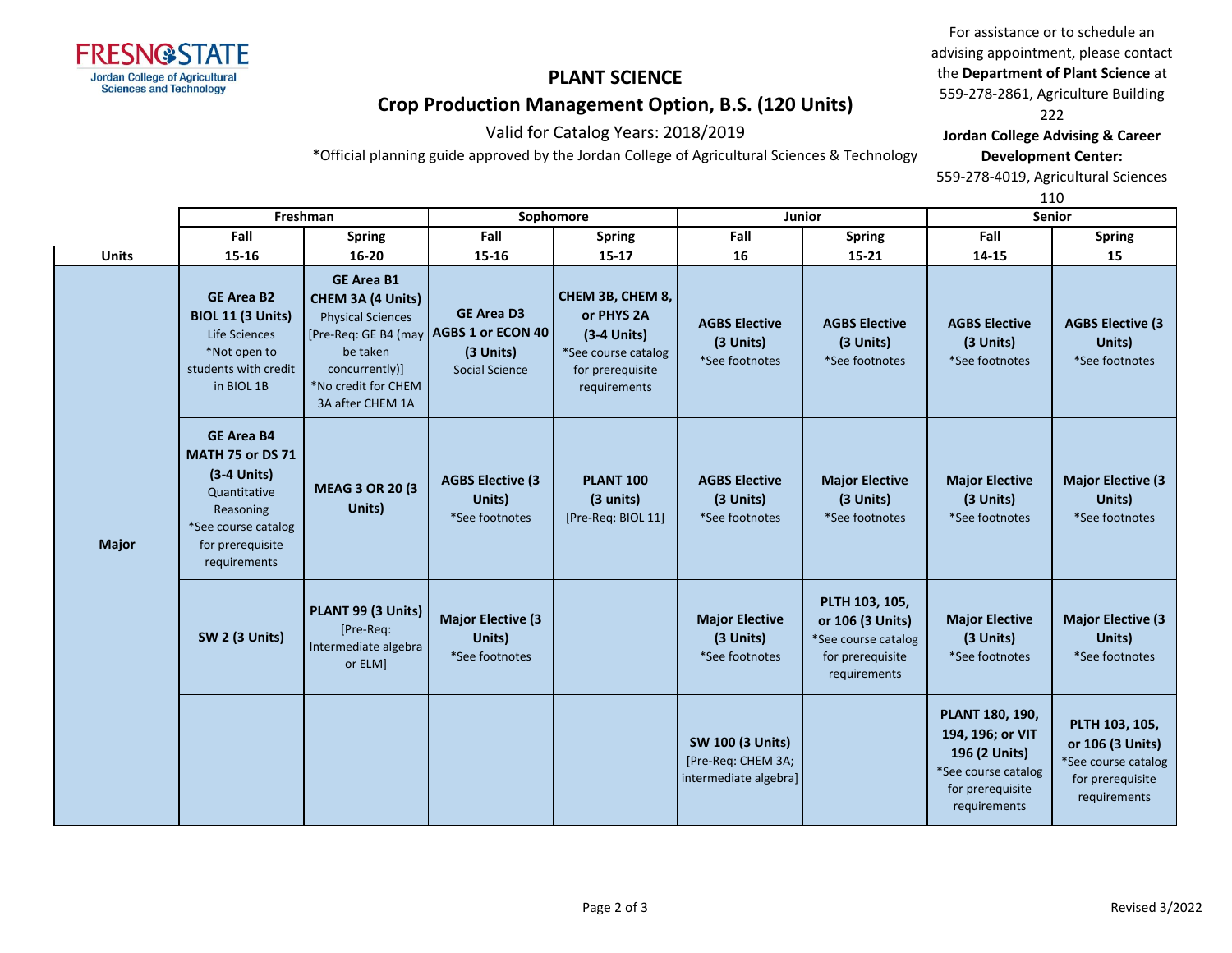

Valid for Catalog Years: 2018/2019 \*Official planning guide approved by the Jordan College of Agricultural Sciences & Technology

For assistance or to schedule an advising appointment, please contact the **Department of Plant Science** at 559-278-2861, Agriculture Building 222

**Jordan College Advising & Career Development Center:**

559-278-4019, Agricultural Sciences

110

|                                                        | Freshman |               | Sophomore |               | Junior                                                                                                                  |               | Senior |                                                 |
|--------------------------------------------------------|----------|---------------|-----------|---------------|-------------------------------------------------------------------------------------------------------------------------|---------------|--------|-------------------------------------------------|
|                                                        | Fall     | <b>Spring</b> | Fall      | <b>Spring</b> | Fall                                                                                                                    | <b>Spring</b> | Fall   | <b>Spring</b>                                   |
| <b>Units</b>                                           | 15-16    | $16 - 20$     | 15-16     | $15-17$       | 16                                                                                                                      | $15 - 21$     | 14-15  | 15                                              |
| <b>Major</b>                                           |          |               |           |               | <b>SW 100L (1 Unit)</b><br>[Pre-Req: SW 100<br>(may be taken<br>concurrently)]                                          |               |        |                                                 |
| <b>Additional</b><br>Graduation<br><b>Requirements</b> |          |               |           |               | <b>UDWS (0-4 Units)</b><br>*Upper Division<br><b>Writing Exam</b><br>OR "W" Course (must<br>pass with a C or<br>better) |               |        | MI (3 Units)<br>Multicultural/<br>International |
|                                                        |          |               |           |               | <b>Elective</b>                                                                                                         |               |        |                                                 |

#### **FOOTNOTES:**

**Prerequisites/Corequisites:** Other restrictions may apply. Please see your course catalog for detailed prerequisite/corequisite requirements.

Electives (0-2 units): Students must earn a minimum of 120 units total to graduate. The number of required elective units may vary, depending on the amount of units earned from major and GE courses. **AGBS Electives (18 units):** Select 18 units (15 upper-division) from AGBS 28, 31, 100, 110, 117, 120, 130, 150, 160, 163, or 164.

**Major Electives (21 units):** Select 21 units (15 upper-division) from CRSC, HORT, MEAG, OH, PLTH, SW, VIT; PLANT 107, 108, 134, 150. 15 units must be from no more than two prefixes. See advisor for approval.

Upper Division Writing Skills requirement (UDWS): All undergraduate students must demonstrate competency in writing skills by passing the Upper Division Writing Exam (UDWE) or by obtaining a C or better in an approved upper division writing course, identified by the letter "W."

Substitutions: If substitutions/exceptions/waivers are made for any major courses that also meet GE and/or the Multicultural/International graduation requirement, the student is responsible for completing additional courses to satisfy the respective areas (GE and/or MI). This also includes the upperdivision writing requirement.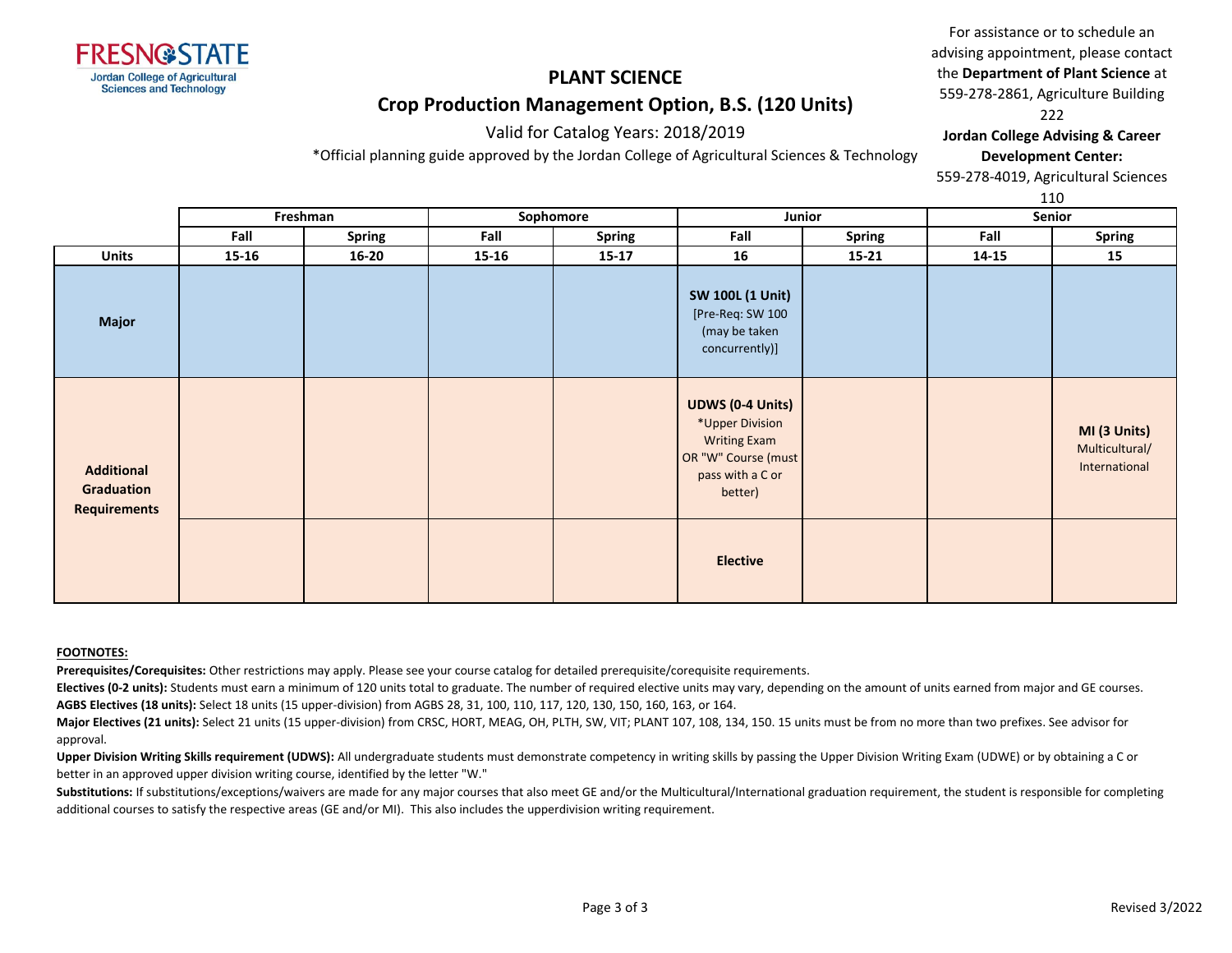

Valid for Catalog Years: 2012/2013 to 2017/2018

\*Official planning guide approved by the Jordan College of Agricultural Sciences & Technology

For assistance or to schedule an advising appointment, please contact the **Department of Plant Science** at 559-278-2861, Agriculture Building 222

**Jordan College Advising & Career Development Center:**

559-278-4019, Agricultural Sciences

|                          |                                                                                      |                                                                                     |                                                |                                                                        |                                                                  |                                                       |                                                                               | ᆠᅶᅜ                                             |
|--------------------------|--------------------------------------------------------------------------------------|-------------------------------------------------------------------------------------|------------------------------------------------|------------------------------------------------------------------------|------------------------------------------------------------------|-------------------------------------------------------|-------------------------------------------------------------------------------|-------------------------------------------------|
|                          |                                                                                      | Freshman                                                                            |                                                | Sophomore                                                              |                                                                  | Junior                                                |                                                                               | Senior                                          |
|                          | Fall                                                                                 | <b>Spring</b>                                                                       | Fall                                           | Spring                                                                 | Fall                                                             | <b>Spring</b>                                         | Fall                                                                          | <b>Spring</b>                                   |
| <b>Units</b>             | $15 - 16$                                                                            | $16 - 20$                                                                           | 15-16                                          | $15 - 17$                                                              | 16                                                               | $15 - 21$                                             | 14-15                                                                         | 15                                              |
| <b>General Education</b> | <b>A1 (3 Units)</b><br><b>Oral Communication</b><br>*Must pass with a C<br>or better | <b>A3 (3 units)</b><br><b>Critical Thinking</b><br>*Must pass with a C<br>or better | <b>C2 (3-4 Units)</b><br><b>Humanities</b>     | C1/C2 (3-4 Units)<br><b>Arts or Humanities</b>                         | IB (3 Units)<br><b>Physical Universe &amp;</b><br>Its Life Forms | <b>IC (3-4 Units)</b><br><b>Arts &amp; Humanities</b> | <b>ID (3-4 Units)</b><br>Social, Political, &<br><b>Economic Institutions</b> | MI (3 Units)<br>Multicultural/Internat<br>ional |
|                          | <b>A2 (3 Units)</b><br>Written<br>Communication<br>*Must pass with a C<br>or better  | <b>B3 (0-3 Units)</b><br>Lab                                                        | <b>D1 (3 Units)</b><br><b>American History</b> | D <sub>2</sub> (3 Units)<br>American<br>Government                     |                                                                  |                                                       |                                                                               |                                                 |
|                          |                                                                                      | <b>C1 (3-4 Units)</b><br>Arts                                                       |                                                | <b>E1 (3 Units)</b><br>Lifelong<br>Understanding & Self<br>Development |                                                                  |                                                       |                                                                               |                                                 |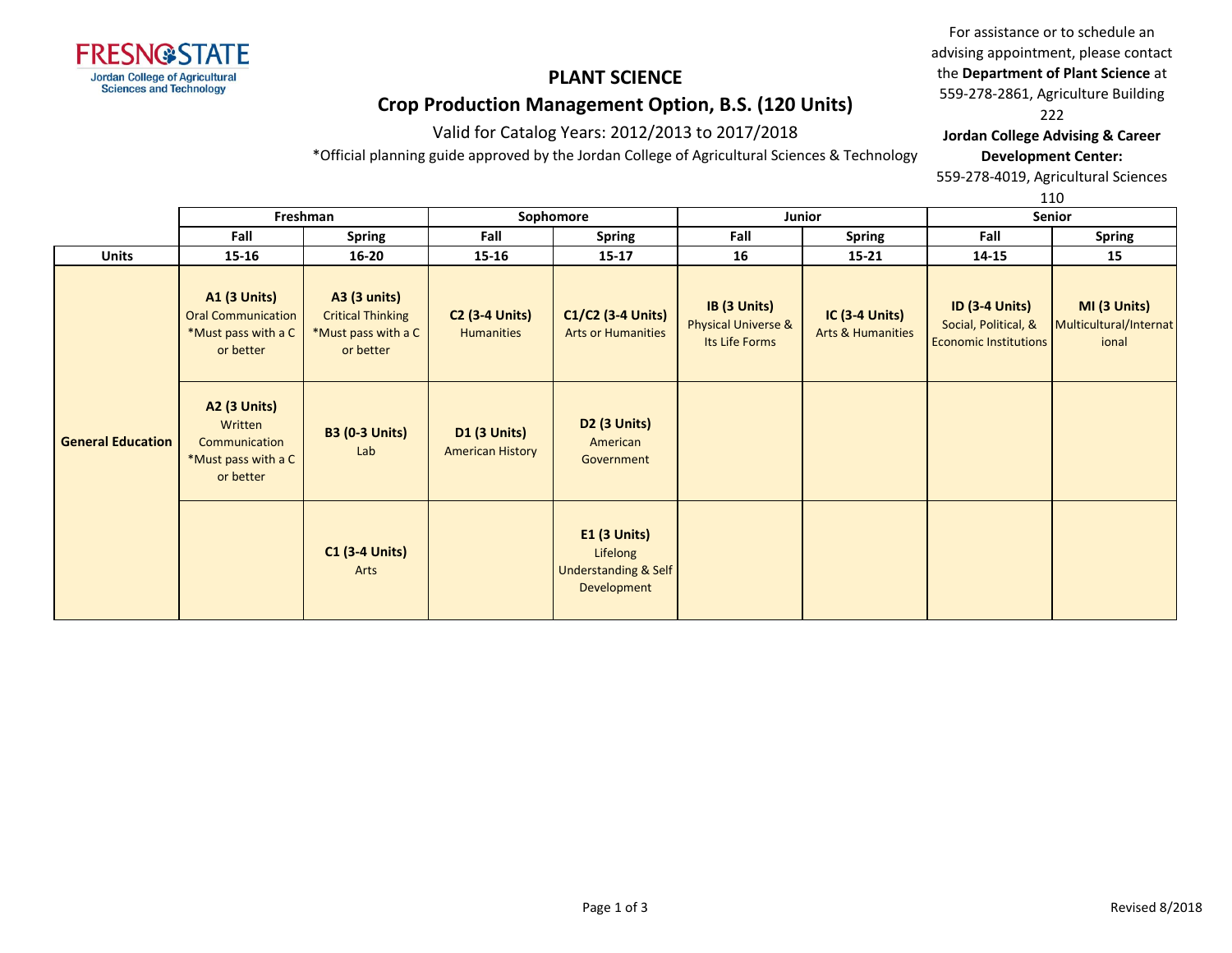

Valid for Catalog Years: 2012/2013 to 2017/2018

\*Official planning guide approved by the Jordan College of Agricultural Sciences & Technology

For assistance or to schedule an advising appointment, please contact the **Department of Plant Science** at 559-278-2861, Agriculture Building 222

**Jordan College Advising & Career Development Center:**

559-278-4019, Agricultural Sciences

|              |                                                                                                                                                       | Freshman                                                                                                                                                            |                                                                              | Sophomore                                                                                                  | Junior                                                                         |                                                                                               | Senior                                                                                                          |                                                                                               |
|--------------|-------------------------------------------------------------------------------------------------------------------------------------------------------|---------------------------------------------------------------------------------------------------------------------------------------------------------------------|------------------------------------------------------------------------------|------------------------------------------------------------------------------------------------------------|--------------------------------------------------------------------------------|-----------------------------------------------------------------------------------------------|-----------------------------------------------------------------------------------------------------------------|-----------------------------------------------------------------------------------------------|
|              | Fall                                                                                                                                                  | <b>Spring</b>                                                                                                                                                       | Fall                                                                         | <b>Spring</b>                                                                                              | Fall                                                                           | <b>Spring</b>                                                                                 | Fall                                                                                                            | <b>Spring</b>                                                                                 |
| <b>Units</b> | 15-16                                                                                                                                                 | 16-20                                                                                                                                                               | $15 - 16$                                                                    | $15 - 17$                                                                                                  | 16                                                                             | 15-21                                                                                         | 14-15                                                                                                           | 15                                                                                            |
|              | <b>GE Area B2</b><br><b>BIOL 11 (3 Units)</b><br>Life Sciences<br>*Not open to<br>students with credit<br>in BIOL 1B                                  | <b>GE Area B1</b><br>CHEM 3A (4 Units)<br><b>Physical Sciences</b><br>[Pre-Req: GE B4 (may<br>be taken<br>concurrently)]<br>*No credit for CHEM<br>3A after CHEM 1A | <b>GE Area D3</b><br>AGBS 1 or ECON 40<br>(3 Units)<br><b>Social Science</b> | CHEM 3B, CHEM 8,<br>or PHYS 2A<br>$(3-4$ Units)<br>*See course catalog<br>for prerequisite<br>requirements | <b>AGBS Elective</b><br>(3 Units)<br>*See footnotes                            | <b>AGBS Elective</b><br>(3 Units)<br>*See footnotes                                           | <b>AGBS Elective</b><br>(3 Units)<br>*See footnotes                                                             | <b>AGBS Elective (3)</b><br>Units)<br>*See footnotes                                          |
|              | <b>GE Area B4</b><br><b>MATH 75 or DS 71</b><br>$(3-4$ Units)<br>Quantitative<br>Reasoning<br>*See course catalog<br>for prerequisite<br>requirements | <b>MEAG 3 OR 20 (3)</b><br>Units)                                                                                                                                   | <b>AGBS Elective (3)</b><br>Units)<br>*See footnotes                         | <b>PLANT 100</b><br>(3 units)<br>[Pre-Req: BIOL 11]                                                        | <b>AGBS Elective</b><br>(3 Units)<br>*See footnotes                            | <b>Major Elective</b><br>(3 Units)<br>*See footnotes                                          | <b>Major Elective</b><br>(3 Units)<br>*See footnotes                                                            | <b>Major Elective (3</b><br>Units)<br>*See footnotes                                          |
| <b>Major</b> | SW 2 (3 Units)                                                                                                                                        | PLANT 99 (3 Units)<br>[Pre-Req:<br>Intermediate algebra<br>or ELM]                                                                                                  | <b>Major Elective (3</b><br>Units)<br>*See footnotes                         |                                                                                                            | <b>Major Elective</b><br>(3 Units)<br>*See footnotes                           | PLTH 103, 105,<br>or 106 (3 Units)<br>*See course catalog<br>for prerequisite<br>requirements | <b>Major Elective</b><br>(3 Units)<br>*See footnotes                                                            | <b>Major Elective (3</b><br>Units)<br>*See footnotes                                          |
|              |                                                                                                                                                       |                                                                                                                                                                     |                                                                              |                                                                                                            | <b>SW 100 (3 Units)</b><br>[Pre-Req: CHEM 3A;<br>intermediate algebra]         |                                                                                               | PLANT 180, 190,<br>194, 196; or VIT<br>196 (2 Units)<br>*See course catalog<br>for prerequisite<br>requirements | PLTH 103, 105,<br>or 106 (3 Units)<br>*See course catalog<br>for prerequisite<br>requirements |
|              |                                                                                                                                                       |                                                                                                                                                                     |                                                                              |                                                                                                            | <b>SW 100L (1 Unit)</b><br>[Pre-Req: SW 100<br>(may be taken<br>concurrently)] |                                                                                               |                                                                                                                 |                                                                                               |